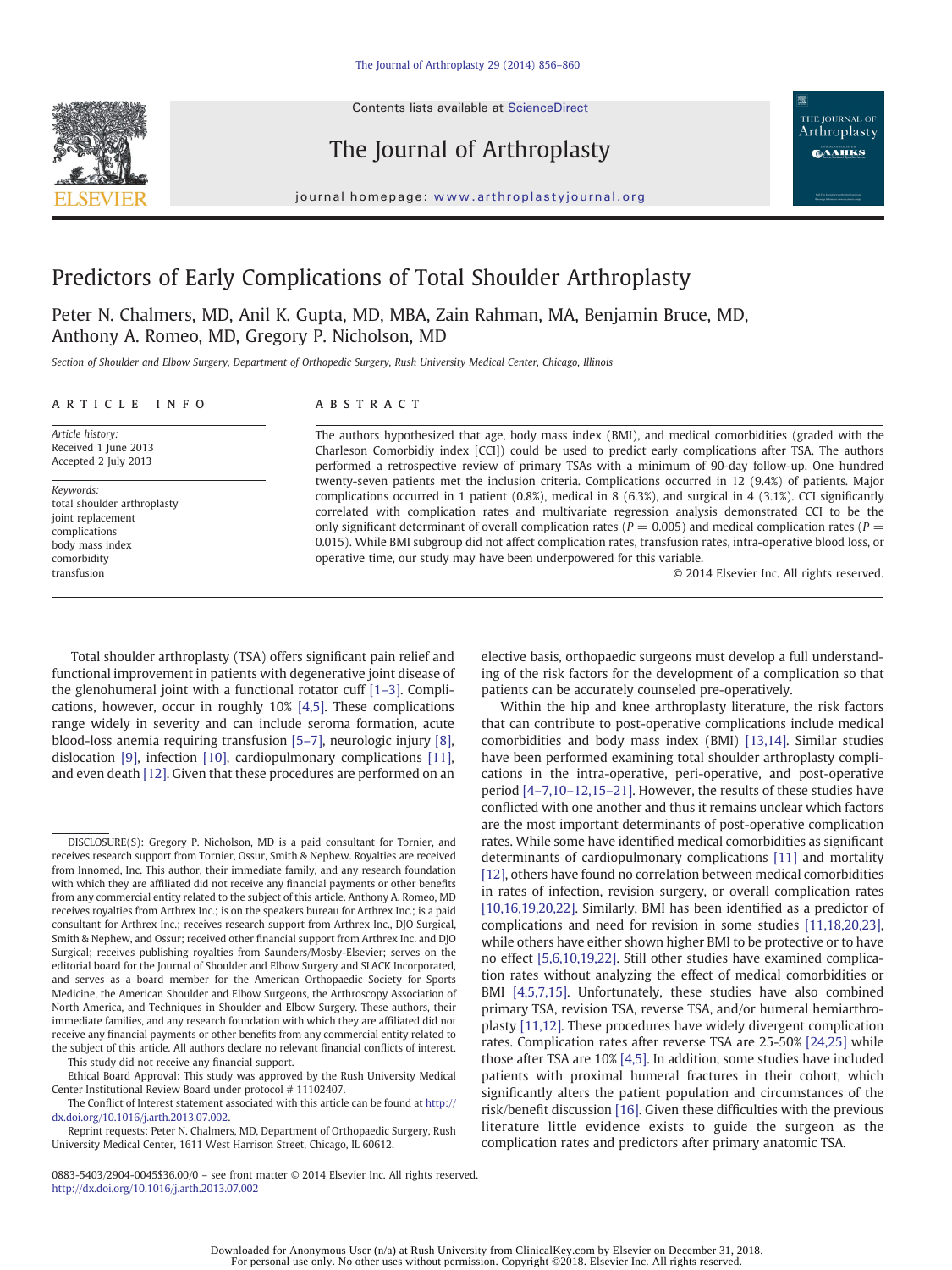Our primary questions with this study were: 1) What is the incidence and type of early complications after primary TSA by a single-surgeon in a consecutive series of patients? 2) Do medical cormorbidities predict these complications? 3) Does BMI predict these complications? 4) If both of these variables predict complications, which is a more important predictor? We hypothesized that 1) the incidence of complications would be similar to that published in the literature and that these would be primarily minor medical complications, 2) medical comorbidities would serve as primary determinant of rates of acute post-operative complications after TSA, 3) BMI would serve as a primary determinant of rates of acute postoperative complications after TSA, and 4) BMI would be more predictive of complication rates than medical comorbidities.

# Materials and Methods

Our institutional review board approved this study. All patients who underwent TSA by the senior author with a minimum of 90-days of post-operative follow-up were included in this study. Exclusion criteria included a history of prior ipsilateral shoulder arthroplasty, or incomplete peri- or post-operative records. Indications for TSA included glenohumeral osteoarthritis, glenohumeral post-traumatic arthritis, and glenohumeral instability arthropathy.

The operative reports, peri-operative inpatient records, and postoperative outpatient records for each patient were reviewed and the following data was recorded: age, gender, BMI, laterality of the dominant extremity, laterality of the TSA, indication for TSA, medical comorbidities, length of the procedure in minutes (min), estimated intraoperative blood loss in milliliters (mL), specific implants, concomitant procedures, and the need for intra-operative or postoperative transfusion. All noted complications were recorded.

Medical comorbidities were quantified with the Charlson Comorbidity Index (CCI), an instrument validated for use in surgical patients [26–28]. This tool has been shown to be predictive of long-term mortality in patients based upon a score assigned to their medical conditions, such as renal dysfunction, oncologic history, and diabetes, assigning scores from 1–6 to each condition based upon their contribution to the risk of death [26–28]. CCI was calculated for each patient included in our study.

# Complication Classification

Any event that deviated from the normal post-operative course was considered as a complication. Complications were then subdivided into "minor" and "major" as well as "medical" and "surgical" (Table 1). Complications that occurred locally at the operative site or that stemmed from the surgical site, such as instability, fracture, incisional breakdown, or transfusion due to operative blood loss were considered "surgical" while systemic complications such as renal insufficiency, myocardial infarction, and thromboembolic complications were considered "medical".

# Statistical Analysis

All analyses were performed in SPSS 18 (IBM Inc., Armonk, NY). Descriptive statistics were calculated. An a priori decision was made to divide patients into three groups: Group 1 – normal BMI (BMI less than 25), Group 2 – BMI classified as overweight or "mildly obese" or class I obesity (BMI 25–35), and Group 3 – BMI classified as moderately/severely obese or class II or greater obesity (BMI  $>35$ ) [30]. These group divisions were made based upon our anecdotal clinical experience, the mean and standard deviation of BMI of the average patient undergoing TSA and reverse TSA (RTSA) in the senior authors' practice (~30  $\pm$  5), as well as evidence from the hip and knee arthroplasty literature suggesting that complication rates may not be increased until obesity is severe [14]. CCI was divided a priori

#### Table 1

Classification of Complications – Major and Minor, Medical and Surgical (Based Off of the Classification Scheme Described by Dindo et al [29].

| Complication |                                                                                                                                      |                                                                                                                                                                                                                                                                                                                                                                                       |
|--------------|--------------------------------------------------------------------------------------------------------------------------------------|---------------------------------------------------------------------------------------------------------------------------------------------------------------------------------------------------------------------------------------------------------------------------------------------------------------------------------------------------------------------------------------|
| type         | Definition                                                                                                                           | Example                                                                                                                                                                                                                                                                                                                                                                               |
| Minor        | Any deviation from the normal<br>post-operative course that<br>requires pharmacologic<br>treatment                                   | Medical: ileus, acute renal failure<br>responding to fluids, urinary<br>retention, blood sugar<br>derangement, altered mental<br>status, acute blood loss anemia<br>requiring transfusion<br>Surgical: cellulitis responding to<br>oral antibiotics alone.<br>lymphedema, shoulder stiffness,<br>fracture not requiring additional<br>fixation or change in<br>postoperative protocol |
| Major        | Potentially life-threatening<br>complication requiring<br>prolonged pharmacologic<br>treatment or requiring surgical<br>intervention | Medical: Death, Stroke,<br>Myocardial infarction, Deep Vein<br>Thrombosis, Pulmonary Emboli,<br>Pneumonia<br>Surgical: Dislocation, Deep<br>infection, Any return to<br>operating room, Fracture<br>requiring change to post-<br>operative protocol or requiring<br>additional fixation                                                                                               |

into those patients with medical complications ( $CCI > 0$ ) and those without  $(CCI = 0)$ .

Komolgorov–Smirnov analysis was performed on continuous variables and all variables significantly differed from the normal distribution  $(P < 0.05)$ . Thus Kruskal–Wallis test was performed to compare continuous variables between BMI groups and CCI groups. Statistical comparison of categorical variables involved the chi-square test.

Given concern that multiple variables may predict complication rates, multivariate logistic regression was planned to determine which variables served as the primary determinants of complication rates.

# Results

One hundred and thirty-two consecutive patients underwent anatomic TSA. Five patients were excluded as they were revision cases, leaving 127 patients that met the inclusion criteria. These patients were 58% female with an average age of 66.3. The vast majority of patients underwent TSA for a diagnosis of osteoarthritis (120/127 patients) with a minority undergoing TSA for post-traumatic arthritis (4/127 patients) or instability-related arthropathy (3/127). Complications were infrequent, occurring in 9.4% of patients. The majority were classified as minor, with only a single major complication occurring (post-operative dislocation requiring revision surgery). An additional dislocation occurred, which was successfully treated with closed reduction and thus classified as minor. Medical complications occurred in eight patients and included urinary retention requiring catheterization (four patients), hypotension and tachycardia requiring transfer to our critical care unit for more intensive monitoring (two patients), severe nausea and vomiting limiting rehabilitation (one patient), and hyponatremia requiring free-water restriction (one patient). Surgical complications occurred in four patients and included two dislocations and three transfusions for acute blood loss anemia. No thromboembolic complications, infections, or mortalities occurred.

The mean CCI for the cohort was 0.3 (Table 3). BMI correlated with CCI ( $P < 0.001$ , Table 3). Mean age, operative indications, operative time, estimated blood loss, and percentage of patients requiring a transfusion did not differ between patients in CCI subgroups  $(P > 0.244$  in all cases). Overall complication rates were significantly more frequent in the group with a CCI  $> 0$  (P = 0.024). Significantly higher CCI scores were seen in those with a complication (0.75) as compared to those without (0.24,  $P = 0.01$ , Table 4). In addition,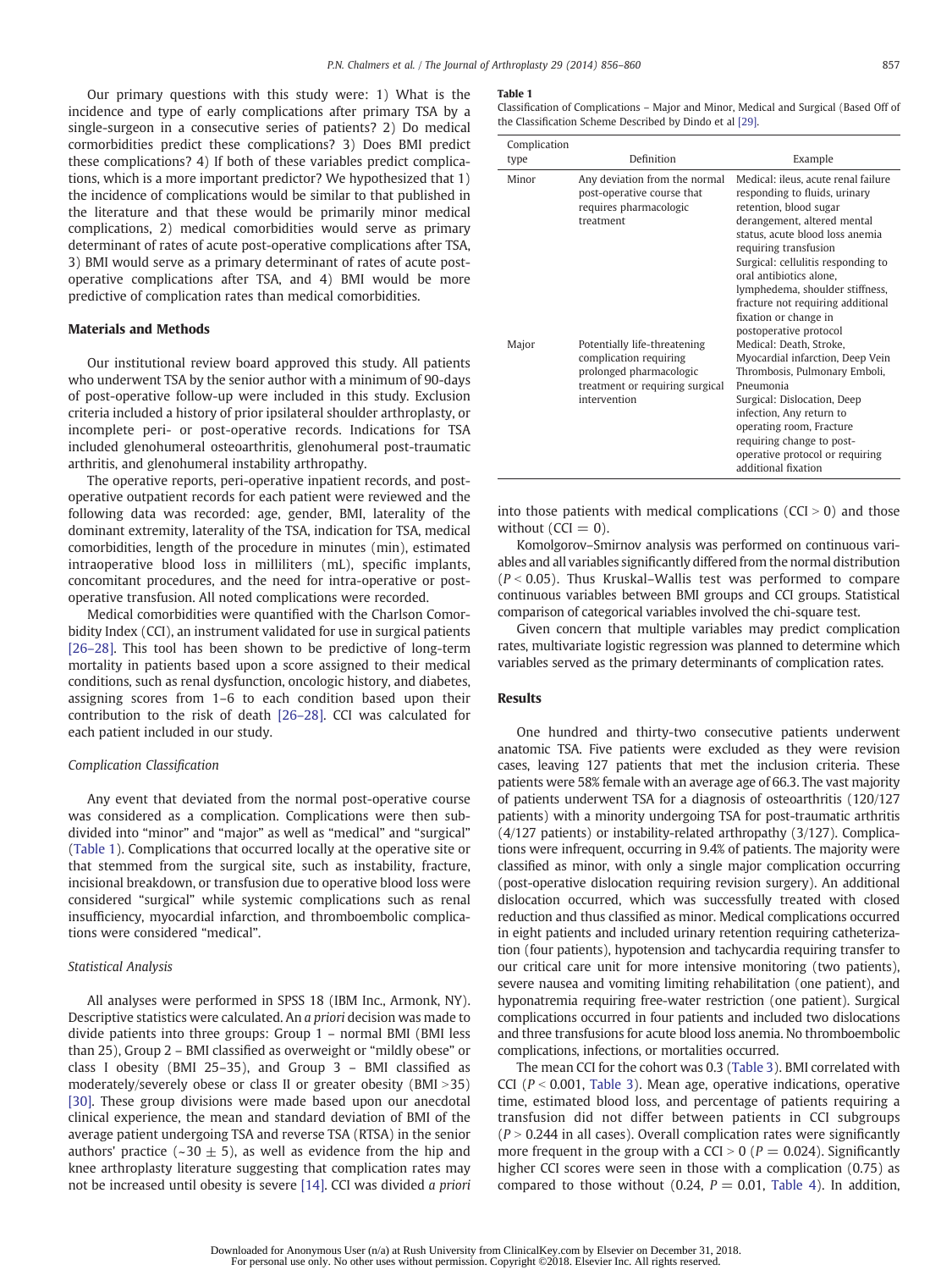#### Table 2 Complications Segregated by BMI Groups.

| Complication                                               | Total   | BMI < 25 | BMI 25-35 | BMI > 35  | P Value | $CCI = 0$ | CCI > 0 | P Value |
|------------------------------------------------------------|---------|----------|-----------|-----------|---------|-----------|---------|---------|
| Percent (and number) sustaining a complication             | 9.4(12) | 6.7(1)   | 7.6(7)    | 19(4)     | 0.256   | 6.2(6)    | 20(6)   | 0.024   |
| Percent (and number) sustaining a major complication       | 0.8(1)  | 0(0)     | 1.1(1)    | 0(0)      | 0.819   | 1(1)      | 0(0)    | 0.577   |
| Percent (and number) sustaining a medical complication     | 6.3(8)  | 6.7(1)   | 4.4(4)    | 14.3 (3)  | 0.243   | 4.1(4)    | 13.3(4) | 0.070   |
| Percent (and number) sustaining a surgical complication    | 3.1(4)  | 0(0)     | 3.3(3)    | 4.8 $(1)$ | 0.714   | 2.1(2)    | 2(6.7)  | 0.207   |
| Percent (and number) sustaining an infection               | 0(0)    | 0(0)     | 0(0)      | 0(0)      | 1.000   | 0(0)      | 0(0)    | >0.999  |
| Percent (and number) sustaining a dislocation              | 1.6(2)  | 0(0)     | 2.2(2)    | 0(0)      | 0.669   | 2.1(2)    | 0(0)    | 0.428   |
| Percent (and number of) mortalities before final follow-up | 0(0)    | 0(0)     | 0(0)      | 0(0)      | 000.    | 0(0)      | 0(0)    | >0.999  |
|                                                            |         |          |           |           |         |           |         |         |

significantly higher CCI scores were seen in those with surgical complications (1.00) than those without (0.27,  $P = 0.002$ , Table 4).

Mean BMI for our cohort was  $30.5 \pm 5.9$  (Fig.). Mean age, operative indications, operative time, estimated blood loss, and percentage of patients requiring a transfusion did not differ between patients in each BMI subgroup. Overall complication rates, major complication rates, medical complication rates, surgical complication rates, infection rates, dislocation rates, and mortality rates did not significantly differ between BMI subgroups ( $P > 0.256$  in all cases, Table 2, Fig.).

Multivariate regression analysis with age, BMI subgroup, and CCI showed no significant correlations between age, BMI subgroup and overall complication rates, major complication rates, surgical complication rates, and medical complication rates ( $P > 0.243$  in all cases, Table 5). However, significant correlations were observed between overall complication rates and CCI ( $P = 0.005$ , Table 5) and surgical complication rates and CCI ( $P = 0.015$ , Table 5). A post-hoc analysis performed to determine study power with respect to BMI found that a sample size of 253 patients would be required to find a difference between overall complications rates in those patients with a BMI of  $\le$ 30 and those patients with a BMI of  $>$ 30, should one exist.

### **Discussion**

Prior studies examining total shoulder arthroplasty complications in the intra-operative, peri-operative, and post-operative period have conflicted with one another and thus it remains unclear which factors are the most important determinants of post-operative complication rates [4–7,10–12,15–21]. This study sought to determine the incidence and determinants of peri-operative complications in a consecutive series of elective primary total shoulder arthroplasties performed by a single-surgeon. We hypothesized that medical comorbidities and BMI would serve as primary determinants of rates of acute post-operative complications after TSA and found that CCI predicted complications while BMI did not, although type II error is possible. In our study, the overall complication rate was 9.4% with most acute post-operative complications being minor medical complications (6.3%). Urinary retention and hypotension/tachycardia accounted for 75% of the observed minor medical complications. No

deep venous thromboses or pulmonary emboli occurred and no chemical prophylaxis was routinely used in our cohort.

In our study CCI was the most significant predictor of postoperative complications. Similarly, Singh and colleagues have shown CCI to be a significant predictor for cardiac events, thromboembolic events, and mortality after TSA [11,12]. However, these authors and others have failed to find any correlation between CCI and periprosthetic sepsis [10], risk for revision surgery [19,20], functional outcomes [22], and mid-term implant failure [16]. The differences in surgical complication rates between patients with high and low CCI may be driven by differences in pre-operative hemoglobin rates, a correlation noted in some but not all previous comparative studies [6,7,23]. Alternatively, physicians may have a lower threshold to transfuse patients with more comorbidities. Previous series' have not found any correlation between pre-operative anti-coagulant use and transfusion rates [6,7,23].

BMI did not predict complications in our study. Due to the small sample size and overall low complication rates, type II error, failure to detect a difference that does exist, may have contributed to the lack of a difference between complication rates between BMI subgroups. Indeed, one past study did conclude that obesity leads to higher peri-operative complication rates [18]. This study, however, did not include a control group of non-obese patients, and thus no comparative conclusions can be drawn [18]. One previous series found complication rates to correlate with a BMI of  $25-30$  but not  $>30$ , a finding difficult to explain pathophysiologically due to the lack of a dose–response relationship [11]. Several past series have shown no correlation between obesity and post-TSA complications, suggesting that type II error may be less likely [5,6,10,11,19,22]. Singh and colleagues documented higher BMI as protective against 90 day mortality [12]. These same collaborators found no effect of BMI upon cardiac complications [11], periprosthetic sepsis [10], or revision surgery following TSA [19]. Authors at other institutions have found no effect of BMI upon functional outcomes [22] or transfusion rates [5,6].

Our study determined CCI to be a more important predictor of post-operative complications than BMI. Unpublished research at our own institution evaluating the impact of BMI on complications in reverse total shoulder arthroplasty (RTSA) has shown BMI to be a more important determinant of complications after RTSA than CCI. A

# Table 3

Demographic and Intraoperative Characteristics Segregated by Body Mass Index (BMI).

| Variable                                   | Total   | BMI < 25  | BMI 25-35 | BMI > 35  | P Value   | $CCI = 0$      | CCI  > 0  | P Value   |
|--------------------------------------------|---------|-----------|-----------|-----------|-----------|----------------|-----------|-----------|
| N                                          | 127     | 15        | 91        | 21        | <b>NA</b> | 97             | 30        | <b>NA</b> |
| Mean age                                   | 66.3    | 65.8      | 65.2      | 65.2      | 0.940     | 65.8           | 65.7      | 0.549     |
| Percent (and number) of female patients    | 46 (58) | 67 (10)   | 40(36)    | 62(13)    | 0.045     | 44(43)         | 53(16)    | 0.388     |
| Mean Charleson Comorbidity Index           | 0.30    | 0.07      | 0.17      | 1.00      | < 0.001   | <b>NA</b>      | <b>NA</b> | <b>NA</b> |
| Mean BMI                                   | 30.5    | <b>NA</b> | <b>NA</b> | <b>NA</b> | <b>NA</b> | 28.9           | 35.9      | < 0.001   |
| Indications (number of subjects)           |         |           |           |           |           |                |           |           |
| Osteoarthritis                             | 120     | 15        | 85        | 20        | 0.641     | 92             | 28        | 0.920     |
| Post-traumatic arthritis                   | 4       |           | 4         | $\Omega$  |           |                |           |           |
| Instability-related arthropathy            |         |           | n         |           |           | $\overline{ }$ |           |           |
| Mean operative time (minutes)              | 117     | 112       | 111       | 120       | 0.067     | 118            | 116       | 0.922     |
| Mean estimated blood loss                  | 361     | 368       | 277       | 377       | 0.497     | 379            | 295       | 0.244     |
| Percent (and number) requiring transfusion | 2.4(3)  | 0(0)      | 2.2(2)    | 4.7(1)    | 0.638     | 1(1)           | 6.7(2)    | 0.076     |

 $NA = not applicable.$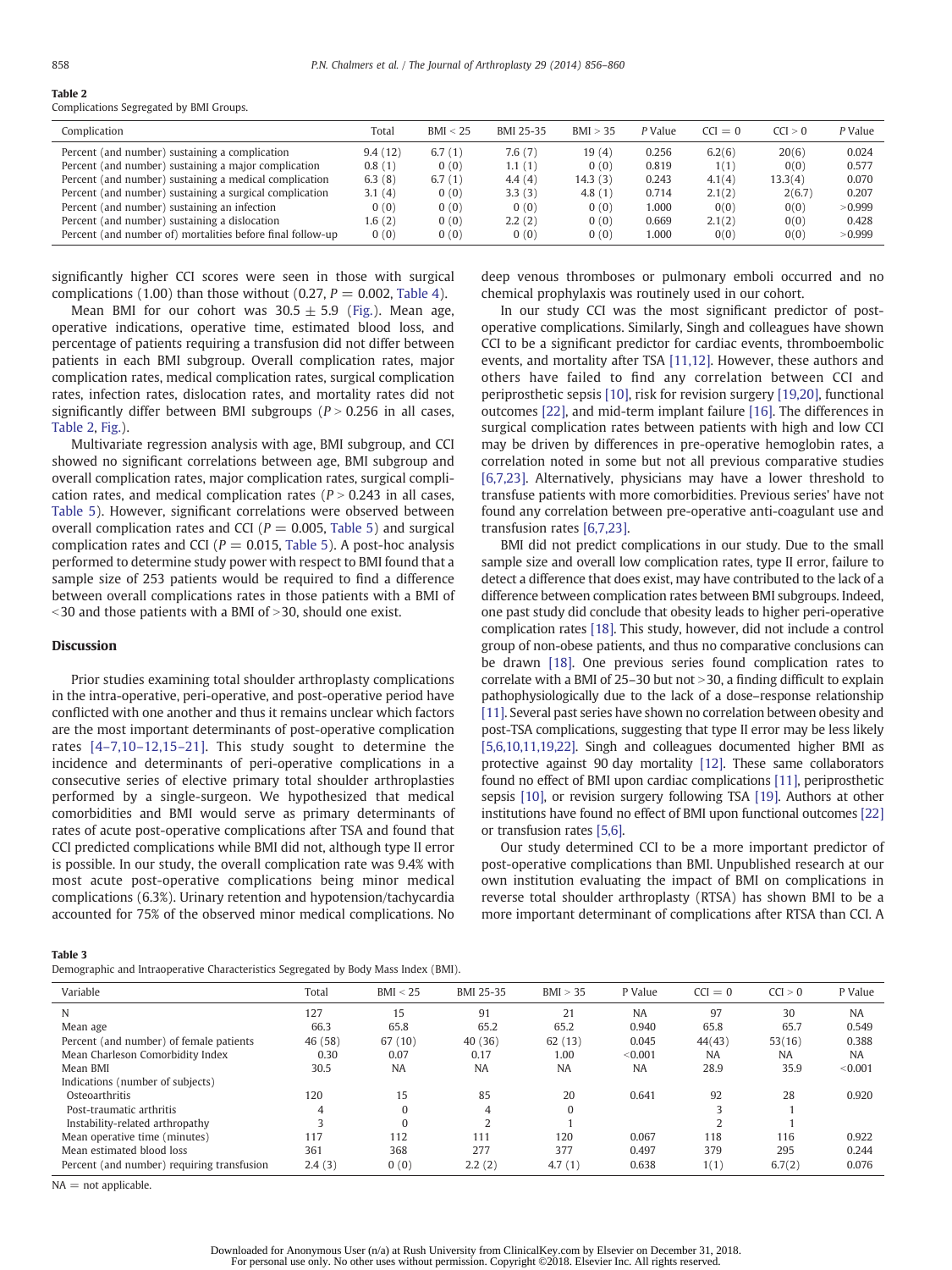#### Table 4

Mean CCI (Charleson Comorbidity Index) of Those Cohorts of Patients Who Sustained Any Complication, a Major Complication, a Surgical Complication, and a Medical Complication as Well as Mean CCI for Those Patients Who did not Sustain a Complication, Major Complication, Surgical Complication, or Medical Complication.

|                                                                                             | Mean CCI in Those<br>Patients With a<br>Complication             | Mean CCI in Those<br>Patients Without a<br>Complication          | P Value                          |
|---------------------------------------------------------------------------------------------|------------------------------------------------------------------|------------------------------------------------------------------|----------------------------------|
| All complications<br>Major complications<br>Surgical complications<br>Medical complications | $0.75 + 0.97$<br>$0.00 + 0.00$<br>$1.00 + 1.41$<br>$0.63 + 0.74$ | $0.24 + 0.52$<br>$0.29 + 0.59$<br>$0.27 + 0.54$<br>$0.27 + 0.58$ | 0.010<br>0.958<br>0.002<br>0.111 |

recent comparative series has corroborated these results [21]. Although BMI may serve as a determinant of complication rates after TSA and type II error is possible, BMI is a less important determinant of complications than CCI. While the reason for this difference between the effect of BMI and CCI on complications in RTSA compared to TSA will require further research, it could be due to higher overall complication rates with RTSA, difference in implant design, or differences in the dependence of implant stability upon soft tissue tension. Again, type II error may also play a role as complications are less frequent with TSA than with reverse TSA and thus a larger number of patients is necessary to find a difference, should one exist. Obesity has been correlated with an increased complication rate in the hip and knee arthroplasty literature [13,14,31]. This difference between TSA and THA/TKA risks may be due to differences in the soft tissue envelope, differences between operating on the upper extremity and the lower extremity, differences in intraoperative blood loss, or differences between the surgical techniques commonly employed in TSA and those in THA/TKA. Of note, the transfusion rate in our series was 2.4%, which is markedly lower from that in previous series: 43% [5], 25% [6], and 8.9% [23]. Based upon this low transfusion rate we agree with Millett and colleagues recommendation against autologous pre-donation in the setting of primary TSA [6]. It remains unclear what factors contributed to this difference. The authors suspect this low transfusion rate to be driven by the culture within our institution: the arthroplasty surgeons

#### Table 5

Significance (P Values) of Multivariate Logistic Regression Analyses Performed to Determine Whether Age, Body Mass Index (BMI) Subgroup (<25, 25–35, >35), or Charleson Comorbidity Index (CCI) Served as Significant Covariates With All Complications, Major Complications, Medical Complications, and Surgical Complications After Total Shoulder Arthroplasty.

|                        | Age   | <b>BMI Subgroup</b> | CCI   |
|------------------------|-------|---------------------|-------|
| All complications      | 0.770 | 0.904               | 0.005 |
| Major complications    | 0.406 | 0.819               | 0.620 |
| Surgical complications | 0.548 | 0.714               | 0.015 |
| Medical complications  | 0.909 | 0.243               | 0.098 |

at our institution have worked closely with our internal medical teams to discuss the potential increased risk of infection in patients status-post total joint arthroplasty who receive transfusions [32,33].

There are several limitations to our study. The retrospective nature of the study could potentially have missed complications not recorded in the medical record. Data from patients who sought treatment for a complication at an outside institution who failed to report such events at routine follow-up may have been missed. Unmeasured confounding variables such as fasting blood glucose levels, pre-operative hemoglobin levels, present of cardiac wall motion abnormalities on stress test results, etc. could account for the differences observed. Measurement of these variables could help to better delineate the medical factors most responsible for driving higher complication rates. Future research will be necessary to examine the physiological processes that confer increased risk of peri-operative complications in those patients with medical comorbidities. Additionally, given the findings of our post-hoc power analysis, type II error may play a role in our findings with respect to BMI. It should be acknowledged that this study represents only early complications after primary total shoulder arthroplasty, and data presented within should not be used to quote overall complication rates.

# Conclusions

Complication rates after primary anatomic TSA correlate with preoperative medical comorbidities. Surgeons may wish to incorporate



Fig. After division of those patients with BMI <25 (blue), those patients with BMI 25-35 (red), those patients with BMI >35 (green), those patients without medical comorbidities  $|CCI = 0$ , purple) and those patients with medical comorbidities  $|CCI| > 0$ , teal) bars denote the percentage of patients sustaining a complication, the perfect of patients sustaining a major complication, the percentage of patients sustaining a medical complication, the percentage of patients sustaining a surgical complication, and the percentage of the total population in that subgroup.